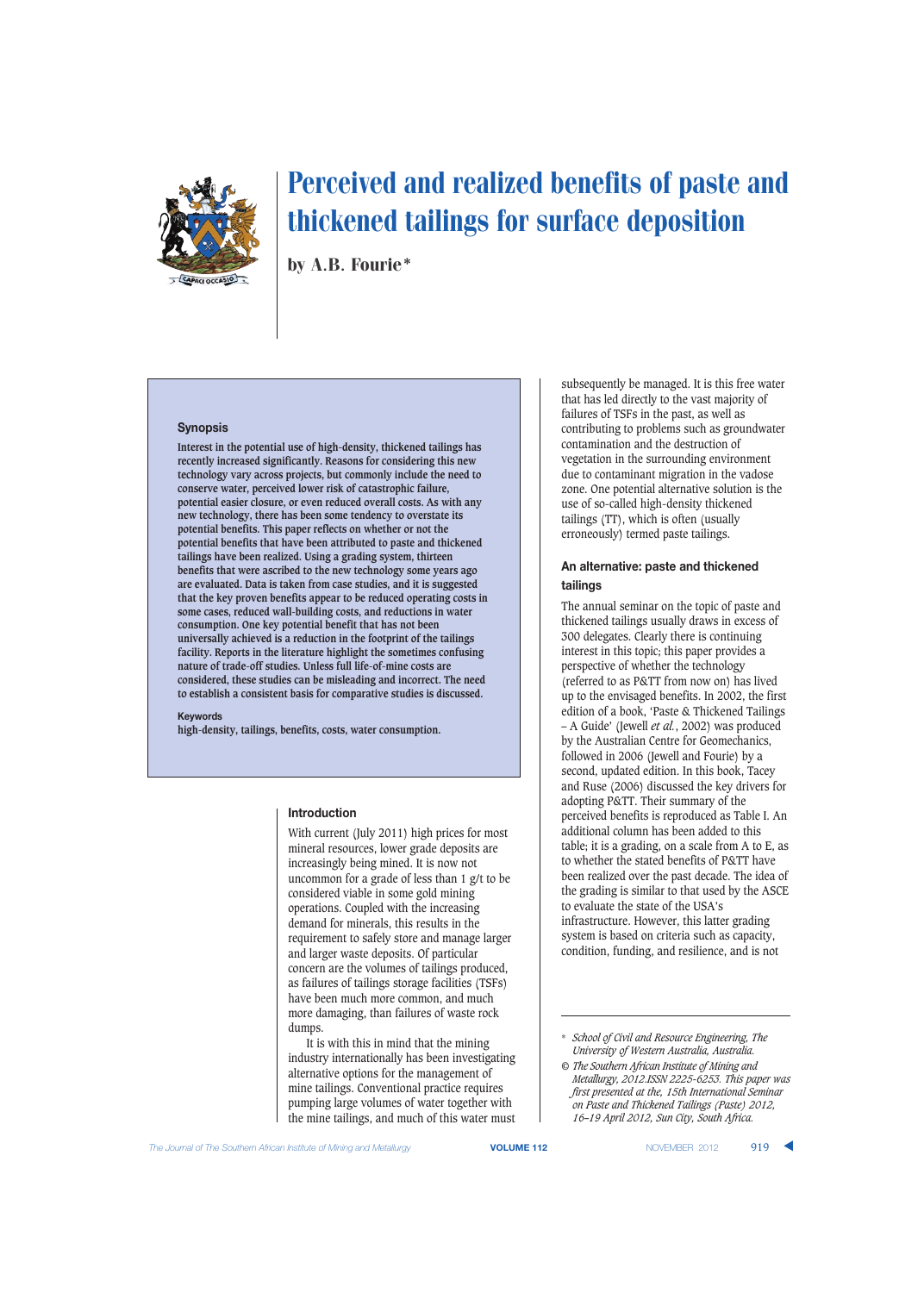| Table I<br>Perceived benefits of P&TT, after Tacey and Ruse (2006), with suggested gradings |                                                                                    |                                                                                                |   |
|---------------------------------------------------------------------------------------------|------------------------------------------------------------------------------------|------------------------------------------------------------------------------------------------|---|
|                                                                                             |                                                                                    |                                                                                                |   |
| Similar capital cost and reduced<br>1.<br>operating cost compared with wet disposal         | Overall economic benefit                                                           | Less resources applied to end of pipe<br>and less corrective action                            | B |
| Costs accrued during operations<br>2.                                                       | Reduced requirement for bonds<br>and provisioning                                  | Costs met by operator, no long-term y<br>liability to communit                                 | B |
| Increased deposit strength<br>3.                                                            | Reduced risk of facility failure                                                   | Avoids offsite environmental and safety impacts                                                | C |
| Decreased land footprint by at least<br>4.<br>doubling practical stacking height            | Reduced land purchase cost                                                         | Reduced sterilization of productive<br>land, reduced clearing                                  | D |
| 5.<br>Decreased demand for borrow<br>materials for construction                             | Less transport and construction                                                    | Reduced clearing for borrow materials,<br>reduced greenhouse gas production in construction    | A |
| Reduced risk of leachate seepage<br>6.                                                      | Better leachate and reagent recovery                                               | Reduced risk of ground- and surface water<br>contamination                                     | B |
| Reduces or eliminates ponding and<br>7.<br>low-strength mud deposits                        | Increased surface accessibility                                                    | Reduced injury to fauna, increased operator safety                                             | B |
| Prompt creation of firm, convex<br>8.<br>draining surface at completion                     | Early creation of trafficable surface                                              | Progressive or more rapid rehabilitation                                                       | C |
| Earlier, better surface leaching and drainage<br>9.                                         | Early leaching of toxicants from surface                                           | More rapid establishment of vegetation, reduced<br>duration of dust generation                 | D |
| 10. Potentially large reductions in water use                                               | Reduced need for water collection and<br>supply facilities, pumping energy savings | Reduced footprint from water collection structures<br>or impacts from diversion or abstraction | A |
| 11. Reduced potential for liquefaction                                                      | Deposit remains firm and will not flow                                             | Reduced offsite environmental and safety impacts                                               | D |
| 12. Potentially reduced heating,<br>lower water demand                                      | Reduced energy use, cost savings                                                   | Lower greenhouse gas emissions                                                                 | C |
| 13. Reduced reagent requirements                                                            | Potential operating cost savings                                                   | Reduced pollution risk                                                                         | C |

appropriate for the present purposes. The grading system used is intended to be specific to the evaluation of P&TT, and is:

- ➤ A has achieved benefits, with perhaps some minor exceptions, clearly superior
- ➤ B has largely achieved benefits but some concerns remain
- ➤ C no substantial benefits (or impairment) compared with conventional approach evident
- $\triangleright$  D has largely not achieved benefits, although some advantages are evident
- ➤ E has not achieved benefits; clearly inferior.

These evaluations are subjective and some practitioners may take umbrage at some of the ratings. Nevertheless, they provide a point of departure for evaluating whether or not the promise of P&TT is being realized. Much of the data used to arrive at these ratings is contained in the proceedings of the annual seminars.

#### **Basis for comparison**

Terminology regarding high-density tailings (encapsulating both paste and thickened tailings) is a continuing topic of debate and it is not possible to provide a simple, allencompassing definition. The word 'paste' is convenient and fashionable; however, when applied to surface disposal, it is misleading as there are probably only two or three facilities around the world that deposit a true paste. The vast majority of new-generation, high-density tailings thickeners can produce (highly) thickened tailings. Figure 1, reproduced here from the second edition of the 'Paste Guide' (Jewell and Fourie, 2006), helps to illustrate the terminology in common use. The horizontal axis is a measure of consistency or density, usually defined in terms of 'solids content', usually

on a mass basis. The vertical axis is a measure of strength, usually defined as the shear yield stress, which is increasingly measured using a rheometer fitted with a shear vane able to measure strengths of tens of Pascals.

Conventional thickeners produce material that has virtually zero yield stress and, when deposited in a TSF, will release large percentages of the transported water, resulting in elevated ponds of decant water. A definition of 'paste' is sometimes based on a cut-off value of yield stress, with values of 100 Pa and of 200 Pa both having their advocates (note that a distinction must be drawn between the yield stress of thickener underflow tailings and that of the material deposited at the TSF, as they can differ significantly as a result of shear stresses applied during transport). As can be seen in Figure 1, the consistency of a paste begins to approach the liquid limit of a material, and transport of the material may require the use of positive-displacement pumps, the capital cost of which is extremely high.

The vast majority of operations discussed in this paper therefore fall into the 'high-density slurry' region of Figure 1, where transport is still possible using centrifugal pumps. However, conventional thickeners are no longer adequate, as well as some versions of deeper thickeners, including highdensity, high-rate, deep-cone, paste, etc.

A reasonable question might be 'what is the real difference between conventional and high-density thickened tailings' (referred to as TT from now on)? Key differences are that TT releases very little, if any, bleed water, there is virtually no particle segregation down the beach, and the material exhibits a finite, measureable yield stress. One of the key potential advantages of TT is the promise of reducing the volume of water used per ton of tailings deposited. Figure 2 illustrates this potential saving.

▲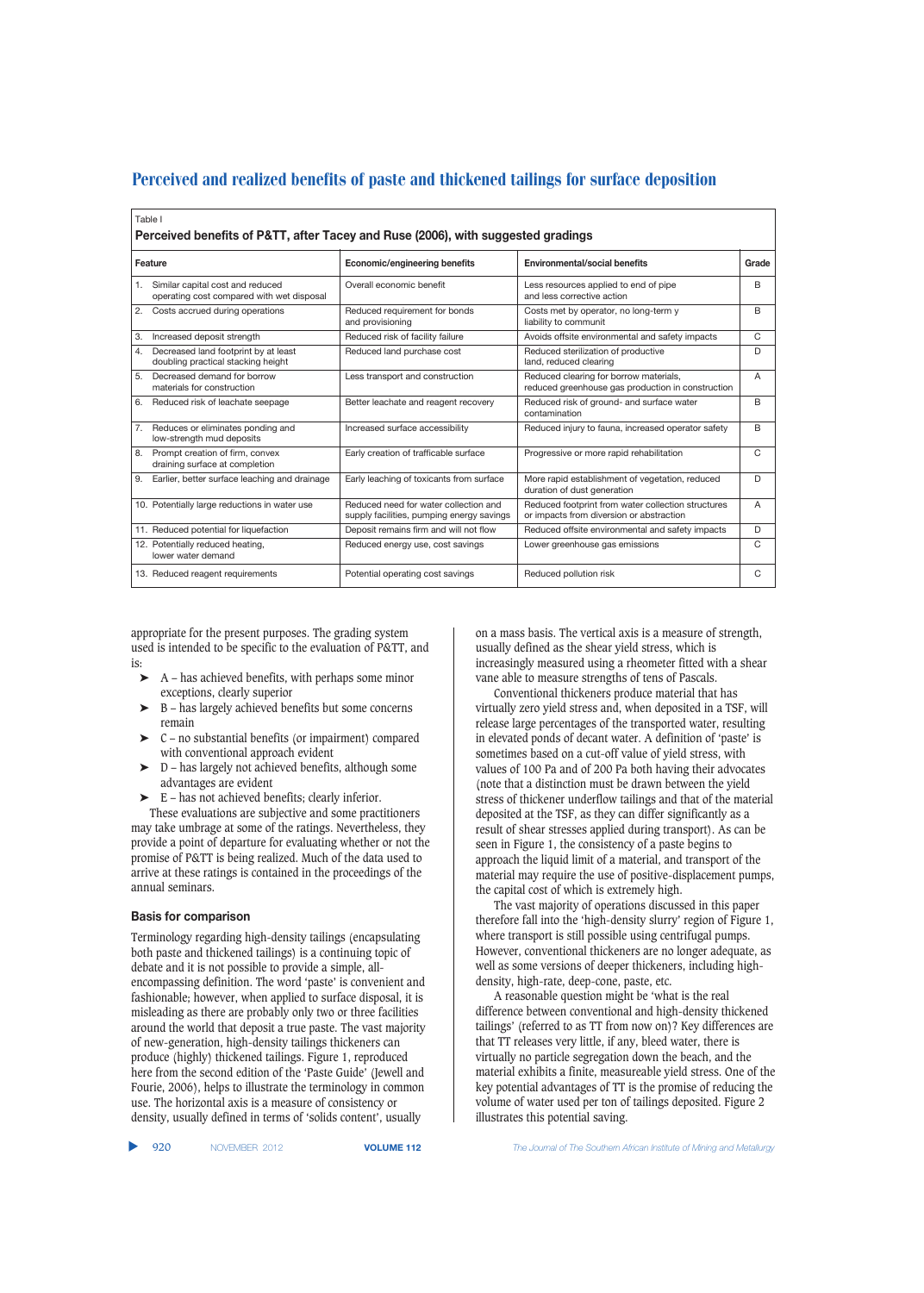

**Figure 1—Illustration of terminology used in description of 'Paste and Thickened Tailings', after Jewell and Fourie (2006)**

The variation shown in Figure 2 is not necessarily the true reduction in water used per dry ton of tailings, but is the change in volume of water transported per dry ton. As an example, by increasing the solids content from 32% (a common value for conventional tailings) to 60% (noting that values in excess of 70% have been achieved, (McPhail *et al.*, 2004)), 1.35 m3 less water per dry ton is transported to the TSF. This additional water is recovered during the thickening process and is potentially available for re-use. Upon deposition at the TSF, very little bleed water is usually released, unlike conventional tailings, where some of the additional water transported to the TSF is potentially recoverable from the TSF. There is no agreement on whether these potential water savings are real or not; indeed, Lyell *et al.* (2008) argued that, as long as the TSF is operated at a high rate of rise, it acts like a very large gravity thickener and just as much water can be recovered as is possible with inplant thickeners. However, data emerging from field implementation of TT, as discussed later, contradicts this view and shows that water savings are very real.

### **Have the promises of P&TT been realized?**

Williams *et al.* (2008) provided a review of over 30 operations around the world using TT, and since that time more TT operations have come on stream. There is thus a reasonable amount of information now available from which it is possible to draw comparisons between TT and conventional systems. The topics are dealt with chronologically, although some of them very superficially, due to the limited amount of relevant information available in the literature.

# *Similar capital and reduced operating cost to wet disposal*

We immediately encounter a snag when attempting to

**The Journal of The Southern African Institute of Mining and Metallurgy <b>VOLUME 112 VOLUME 112** NOVEMBER 2012 921

evaluate this criterion. Published cost comparisons are not all based on the same battery limits. For example, van der Walt *et al.* (2009) provide (predicted) cost comparisons between a conventional approach and three different TT systems. They concluded that the conventional approach was cheaper than all of the TT systems in terms of both capital expenditure (capex) and operating expenditure (opex). However, their evaluation considered only components up to, but excluding, the TSF, which is inappropriate. Significant construction savings (both initial, and during operations) are possible with TT operations, as discussed later.

Alcoa introduced a form of TT, called 'dry stacking', in 1985 which, according to Cooling (2002), cost more than A\$150 million to implement. Alcoa deposits around 39 kt/d of bauxite residue at three facilities in Western Australia. Payback time on the initial cost was estimated at 7–8 years. The company found operating costs to be about 70% of the



**Figure 2—Variation of transported water volume with tailings percentage solids (for specific gravity = 2.7)**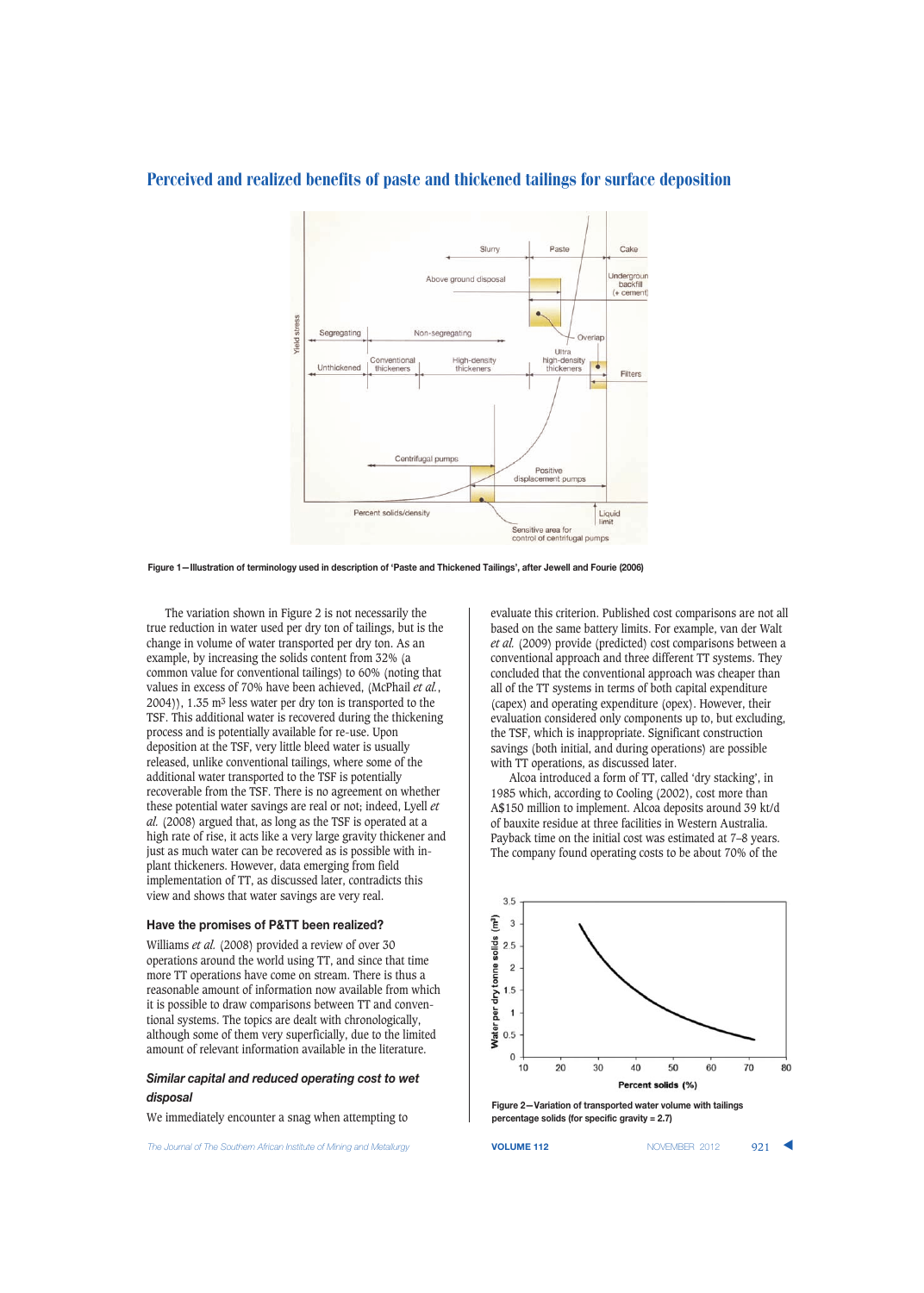previous 'wet' disposal option, and report a number of proven benefits, as discussed later. At Sunrise Dam, a gold mining operation in Western Australia, where hypersaline groundwater is used for processing, comparative costs at the time of design were A\$0.24 per ton for TT and A\$0.58 per ton for conventional tailings. Actual costs for the TT operation have been around A\$0.3 per ton, with the extra cost arising largely from increased regulatory requirements regarding closure.

Williams and Seddon (2004) present data for the Century open-pit lead/zinc mine in Australia, a 10 kt/d operation, where the calculated net present value (NPV) of the chosen TT operation was A\$43.3 million, as opposed to A\$65.1 million for a conventional operation. This operation, which is located in a sub-tropical climate, uses single-point discharge at the head of a valley, with tailings thickened to 40% solids. There are many published results of cost comparisons carried out during feasibility studies. Reference to these has been avoided here, except for two considered worth mentioning because of the scale of the operations. For the Quebrada Honda facility in Peru (Serpa and Walqui, 2008), which will be a 147 kt/d operation, opex was estimated to be 19% less with a TT operation, with the final decision also being influenced by the enormous expected water savings over the 35 year life of the facility. Rayo *et al.* (2009) conducted a trade-off study for an expansion to the Chuquicamata facility in Chile, a 230 kt/d operation, where the costs of a TT operation on the existing TSF were compared with construction of a new, conventional facility some 50 km away. They showed no distinct difference in NPV; however, the TT operation was estimated to result in water savings of up to 65%.

Although the data is limited, it seems that opex may be less for a TT facility than for a conventional one, although the increased flocculant costs may become important. For capex, the benefits are even less clear, especially if a decision is made to utilize positive-displacement pumps, the capital costs of which are high, although these costs may be offset by reduced installed power costs, reduced auxiliary equipment requirements, better pump efficiencies, and lower maintenance costs (Cooke, 2011). Finally, it must be noted that there were no studies found that directly compare the closure costs of the two options. It remains to be seen whether the perceived benefits of TT materialize. A TT facility has the advantage of producing a landform that is less prone to erosion and thus requires less investment in the cover system, but can suffer from the disadvantage of resulting in a landform with a larger surface area than a conventional facility, thus potentially requiring a greater volume of cover material. Given the lack of data and the conflicting experiences mentioned in the literature, a neutral grading of C is suggested.

#### *Costs accrued during operations*

This topic has been covered in the previous section, and the evidence certainly points to reduced operational costs, mainly as a result of simplicity of operation and the reduced volumes of wall-building material (see later ). This criterion is considered to be an advantage of TT systems, although some operators report day-to-day management requirements on some deposits being greater than originally envisaged

(Paterson, 2011). A positive grading of B is proposed, in recognition of the likelihood that, although operational costs remain an issue, they are likely to be less than for an equivalent conventional operation.

## *Increased deposit strength*

This topic has been assigned a C grading; not because TT has failed to deliver the stated promise, but rather because it is too soon to make a judgement. No TT facilities have been subjected to a major earthquake (to the author's knowledge). The 8.8 magnitude earthquake in 2010 in Chile did not result in the failure of any (conventional) TSFs built using the downstream method of construction. Only once a TT facility has exhibited similar successful behaviour, will it be possible to say with conviction that increased strengths are likely. Nevertheless, the experience to date suggests this is likely. Cooling (2007) noted that increased stacking heights were being achieved by Alcoa because of the greater strength of the deposit, and Kam (2011) found that switching from a conventional approach to a TT deposit at the Musslewhite Mine in Canada resulted in a 10% increase in density. These authors did report slow drying, with associated slow rates of strength gain, but the higher density will nevertheless have produced higher strengths than conventional tailings. McPhail *et al.* (2004) report an increase in placed density, but figures were not given. Apparently, there was an increase from an average of 1.8 t  $/m<sup>3</sup>$  for conventional tailings, to an average of 1.95 t/m3 for TT (Anon., pers. comm., 15 December 2011).

## *Decreased land footprint by at least doubling practical stacking height*

Presumably the reason that Tacey and Ruse (2006) consider that a TT operation will result in a decreased footprint is the expected (and largely proven) increased beach angle that results with TT. However, cognisance also has to be given to the method of deposition used. When a central thickened discharge (CTD) operation is chosen, tailings flows from a central deposition point(s), following the path of least resistance. In the absence of a perimeter retaining embankment, this obviously results in a very large footprint, given that overall beach slopes achieved to date have rarely exceeded 4%. An advancing cone layout improves the land utilization, but generally requires a site that is long and relatively narrow (Anon., pers. comm., 15 December 2011). Land footprint has thus been assigned a D grading, despite the numerous successes detailed in the following discussion. It is suggested that future case studies will illustrate improved land utilization, and this rating will increase accordingly.

Jewell (2004) discussed the Peak gold mine in Australia, which has operated since 1992 and now uses a TT operation in which tailings thickened to 60% solids are deposited into a shallow gulley adjacent to the plant, thus minimizing the extent of perimeter embankments and maximizing the tailings volume stored on the available footprint. As the facility height has increased, saddle dams have been constructed as necessary, with the beach slope achieving an average of 1.7%, with a maximum of 2%. Cooling (2007) confirms that dry stacking using TT has achieved higher

▲

922 NOVEMBER 2012 **VOLUME 112** *The Journal of The Southern African Institute of Mining and Metallurgy*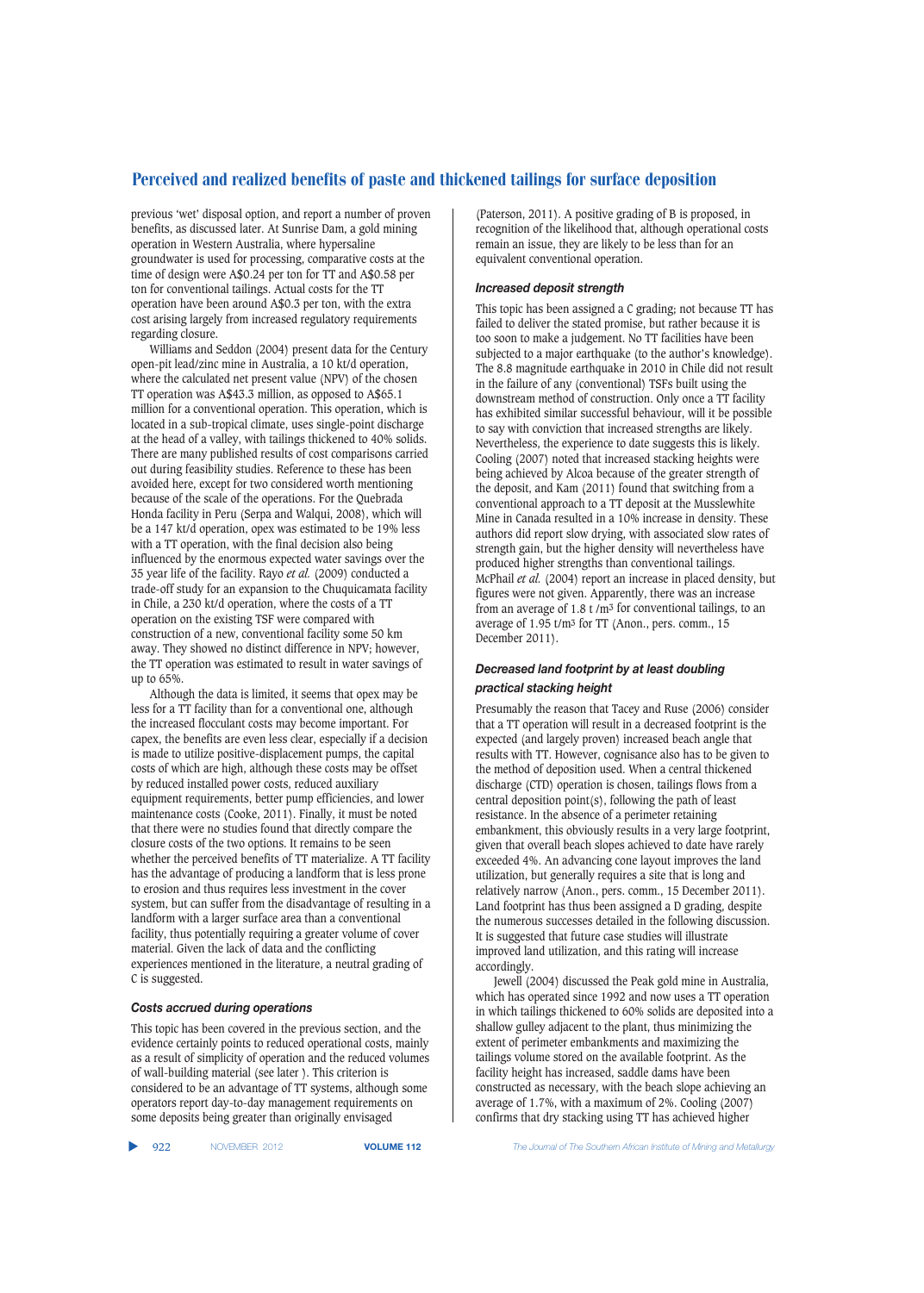densities and thus a smaller footprint. Alcoa deposit the bauxite residue at around 50% solids (after removing the sand fraction, which is used for embankment construction) and utilize mud-farming techniques to increase the solids content to 70% prior to future deposition. As mentioned, the embankments are constructed, at a slope of 1:6, using the recovered sand fraction. Without the construction of these embankments, the reduced footprint would not have been achievable. Given the proximity of residential developments in the area and the resulting price of open land (which would have to be acquired in order to accommodate the larger footprint of a conventional facility), the thickened tailings option proved a less expensive option.

Oxenford and Lord (2006) describe two operations that increased the utilization of an existing footprint by switching to TT operations and depositing on an existing TSF ('piggybacking'). The Myra Falls facility had operated since 1966 using conventional tailings deposition and switched to a TT operation by installing a 25 m diameter thickener, producing tailings at around 67% solids. Use of the existing TSF footprint was successfully achieved. A second example is the Cluff Lake Uranium TSF. Production began in 1981 and ceased in 2003. In 1995, a 26 m diameter, 3.5 m deep thickener was commissioned, producing tailings at 52% solids, which was pumped 1.7 km to the existing TSF using piston pumps. They consistently achieved a beach slope of around 3%. Another piggybacking example is the Musslewhite operation (Kam, 2011), which utilized an existing footprint by thickening to 70% solids, and consistently achieved the design beach slope of 2% (with about 4% at the head of the beach). A final example of using an existing footprint is discussed by Cooper and Smith (2011), which is the central treatment plant (CTP) facility in South Africa, where diamond tailings (containing a high content of smectite clay) is thickened to 60% solids, using five 15 m diameter deep-cone thickeners, and is pumped over 5 km to the TSF using positive-displacement pumps. The required beach angle has not been achieved, requiring the raising of the perimeter embankment ahead of schedule. The beach slope is reportedly around 1%, but is gradually increasing as operational changes are introduced.

Li *et al.* (2011) discussed an example of a TT facility in a tropical climate, the Gove bauxite residue storage facility in northern Australia. A system was introduced in 2006, producing a residue at 45–51% solids that can be 'drystacked'. They also used 'mud-farming' techniques to further increase density, reporting a 20% reduction in volume as having been achieved.

## *Decreased demand for borrow materials for construction*

In Australia, wall raising costs (required by conventional upstream construction) for a typical medium-sized mine are around A\$ 1–2 million per lift (McPhail *et al.*, 2004). The benefits provided by TT operations in this regard are compelling, and a grade of A is considered warranted. Reported savings in wall building costs have been reported by Jewell (2004) for the Peak gold mine, by McPhail *et al.* (2004), and McPhail and Brent (2007), who noted a saving of A\$2.5 million at the Osborne Mine; Williams *et al.* (2006) for the proposed Miduk Copper Mine in Iran, and Cooling (2007) for Alcoa's operations in Western Australia. There are no reported cases of increased requirements for borrow material.

## *Reduced risk of leachate seepage*

A grading of A may have been appropriate, but a B was decided on because once again it may be too soon to make a sound judgement. Nevertheless, the omission of an elevated decant pond using TT should intuitively result in less seepage. Furthermore, the volume of water expelled during self-weight consolidation is also likely to be reduced. Some data is also available that confirms this intuition. Cooling (2002) described how the switch to a TT system was strongly influenced by the need to reduce seepage to groundwater, a goal believed to have been attained (Cooling, 2007) as no change in the water level has been measured in boreholes around the site perimeter since introduction of dry stacking and the implementation of underdrainage. McPhail *et al.* (2004) reported the results of piezocone tests at Osborne that showed no sign of excess pore pressures to the depth tested (7 m) and concluded that seepage rates had reduced by between five- and tenfold. Williams *et al.* (2008) describe two field studies (at the Peak and the Elura operations in Australia) where sampling through the entire depth of the TT tailings facilities showed *in situ* degrees of saturation between 60–80%, with the occasional spike of close to 100% near the surface. Clearly, the lack of excess pore water pressures and degrees of saturation well below 100% indicate that very little seepage is likely.

# *Reduction or elimination of ponding and low-strength mud deposits*

As already noted, a TT operation invariably eliminates the decant pond, confirmed by Jewell (2004) and Kam (2011), among others. One exception is the Hillendale facility in South Africa, where mineral sands fines are thickened before being pumped using positive displacement pumps to a TSF where deposition occurs from a ring-dyke, producing a facility similar to a conventional TSF, although at higher densities.

The piezocone strengths reported by McPhail *et al.* (2004), the low degrees of saturation at Peak and Elura (Williams *et al.*, 2008), and the increased solids contents (and thus strengths) reported by Cooling (2007) and Li *et al.* (2011) have already been discussed. They all tend to confirm the same thing; a higher strength deposit. However, a word of caution is necessary here. The absence of a competent perimeter embankment means that if a low-strength deposit (or layer) develops, there is very little to retain the material, unlike most conventional TSFs, where the finer and weaker material is (usually) confined to the centre of the TSF. Despite these concerns, a B grading was assigned.

# *Prompt creation of firm, convex draining surface at completion*

A grading of C is considered appropriate, once again primarily because it is too soon to make a subjective judgement. There are few examples of TT facilities having

**The Journal of The Southern African Institute of Mining and Metallurgy <b>VOLUME 112 VOLUME 112** NOVEMBER 2012 923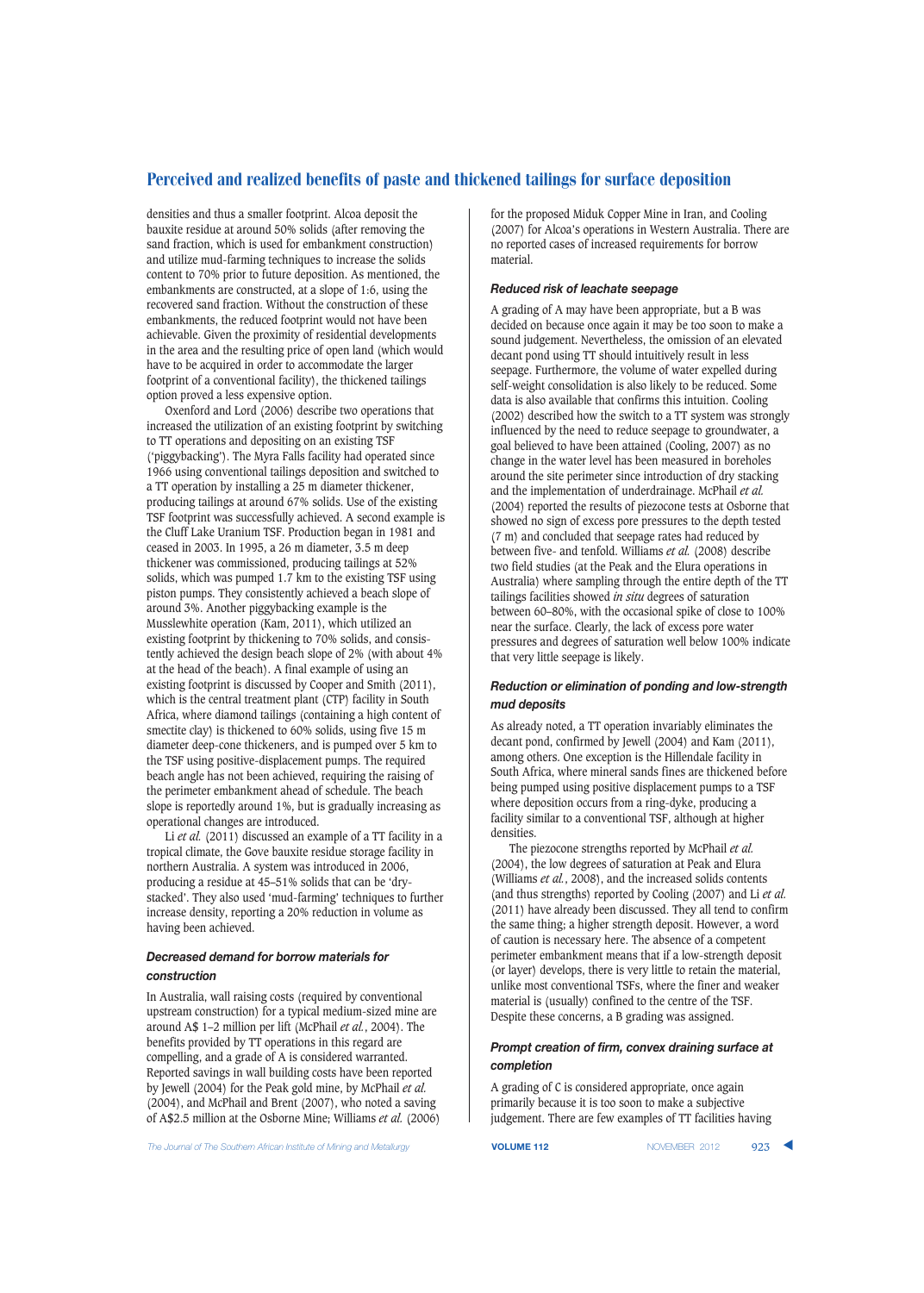been closed, so assigning a grading to this topic requires speculation. The evidence certainly points to the likelihood of a firmer, more accessible surface resulting from a TT operation. Shuttleworth *et al.* (2005) describe the Bulyanhulu operation in Tanzania – a gold mining operation commissioned in 2001. It is somewhat unusual in that true paste material, which is prepared for underground backfilling using filters, is subsequently diluted when intended for surface deposition. The tailings are usually transported at around 78% solids, using positive-displacement pumps, over a distance of 2 km to the TSF. Deposition is rotated between five 12 m high towers, and unlimited access is achieved within a week of deposition. Other examples that support a positive grading include Cooling (2007) and Williams *et al.* (2008).

## *Earlier, better surface leaching and drainage*

A grading of D has been assigned, not because the stated advantage has been proven to be false, but because there is no convincing evidence that it is true. This criterion envisaged early leaching of toxicants from surface and more rapid establishment of vegetation, coupled with reduced duration of dust generation. Apparently, studies at Osborne Mine showed no difference in the rates of acid generation after switching from a conventional to a TT system. (Anon., pers. comm., 15 December 2011). There is no published evidence of accelerated leaching of contaminants, and the dust issue is not proven either. Indeed, anecdotal reports suggest that dust can be a significant problem with some TT deposits, as large surface areas can dry out between deposition cycles, producing conditions conducive to dust generation. This issue certainly needs to be watched carefully.

### *Potentially large reductions in water use*

This topic possibly has more convincing evidence in its favour than any other, and it was therefor assigned an A. As the cost of water continues to rise in some areas and availability decreases in others, it is among the most important drivers that dictate the choice of one technology over another (cost of course being the other). The discussion is divided in two parts; firstly, cases where the need to reduce water consumption has driven the decision to go with TT, then operations where savings have been quantified.

Luppnow and Moreno (2008) describe the decision to adopt a TT system for the 95 kt/d Esperanza facility in Chile in order to save 80 m m3 of water per year. As mentioned previously, the 147 kt/d TT operation at Quebrada Honda and the Chuquicamata expansion (Rayo *et al.*, 2009) were driven by water concerns. Busani *et al.* (2006) describe the dire need to conserve water in Botswana, with the choice of TT being driven by the need to reduce water use by as much as 50%. In Iran, a decision to thicken copper tailings using twelve 24 m diameter deep-cone thickeners was driven by the need to maximize water recovery (McNamara *et al.*, 2011). The 96 kt/d of tailings will be discharged by gravity directly to the disposal area, as the thickener is located near the head of a valley (with an engineered embankment at the low point). The Voorspoed coal mine in South Africa chose TT, using two 18 m diameter high-rate thickeners to provide the

required water savings (Cooper and Smith, 2011), and Wu *et al.* (2011) report that the Wushan copper mine in China decided to thicken their 40 kt/d tailings, using two 40 m diameter thickeners, to 70–72% solids in order to reduce water consumption. Wushan operates in extremely cold conditions (average annual temperature of -0.7°C). Wu *et al.* report a water saving, but do not quantify it.

Quantifications of water savings have been provided by Wallace (2004) as 6% for the Murrin-Murrin operation in Australia (an unusual application, as it involves only moderate thickening, from 36–39% solids, to improve autoclave performance) and by McPhail and Brent as 40% for the Osborne Mine (2007). Without quantifying the reductions, Cooling (2007) and Oxenford and Lord (2006) referring to the Ekati diamond operation in South Africa confirm reductions in water usage.

## *Reduced potential for liquefaction*

This potential benefit remains speculative, and has therefore been assigned a D grading. Although increases in density using TT have been achieved, as discussed earlier, the true test of the liquefaction resistance of TT will be the exposure of such a facility to a major earthquake. Further caution is also warranted. The production of TT requires the addition of synthetic polymeric flocculants. There is no research available on the nature of the structure of the tailings that is produced by these products, particularly the structure that remains when the flocculants inevitably degrade. We need to be certain that we are not building facilities that may be inherently unstable in decades to come.

## *Potentially reduced heating, lower water demand*

Despite some evidence that heating requirements are reduced, it is not entirely convincing and a neutral grading has consequently been suggested (the issue of lower water demand has been dealt with previously). The Jonquière Mine in Canada processes bauxite from up to six different sites around the world, and since 1987 has used the TT technique of dry stacking to deposit residue at 68% solids (Oxenford and Lord, 2006). They report significant heat recovery from the thickener overflow. It is expected that adoption of TT operations in the oil sands industry will similarly enable significant heat recovery.

#### *Reduced reagent requirements*

A grading of C is assigned, despite a number of reported cases where tangible benefits accrued through switching to TT. Oxenford and Lord (2006) found significant recovery of sodium hydroxide from the thickener at the Jonquière operation, as did Li *et al.* (2011). Outside the alumina industry, this issue does not seem to be a key driver at present, although this is perhaps simply because it has not been quantified as yet. The potential for increased flocculant consumption is the reason this issue was not assigned a B grading.

#### **Other key issues**

Although not listed in Table I, it has become clear that one of the key factors to be quantified when evaluating the viability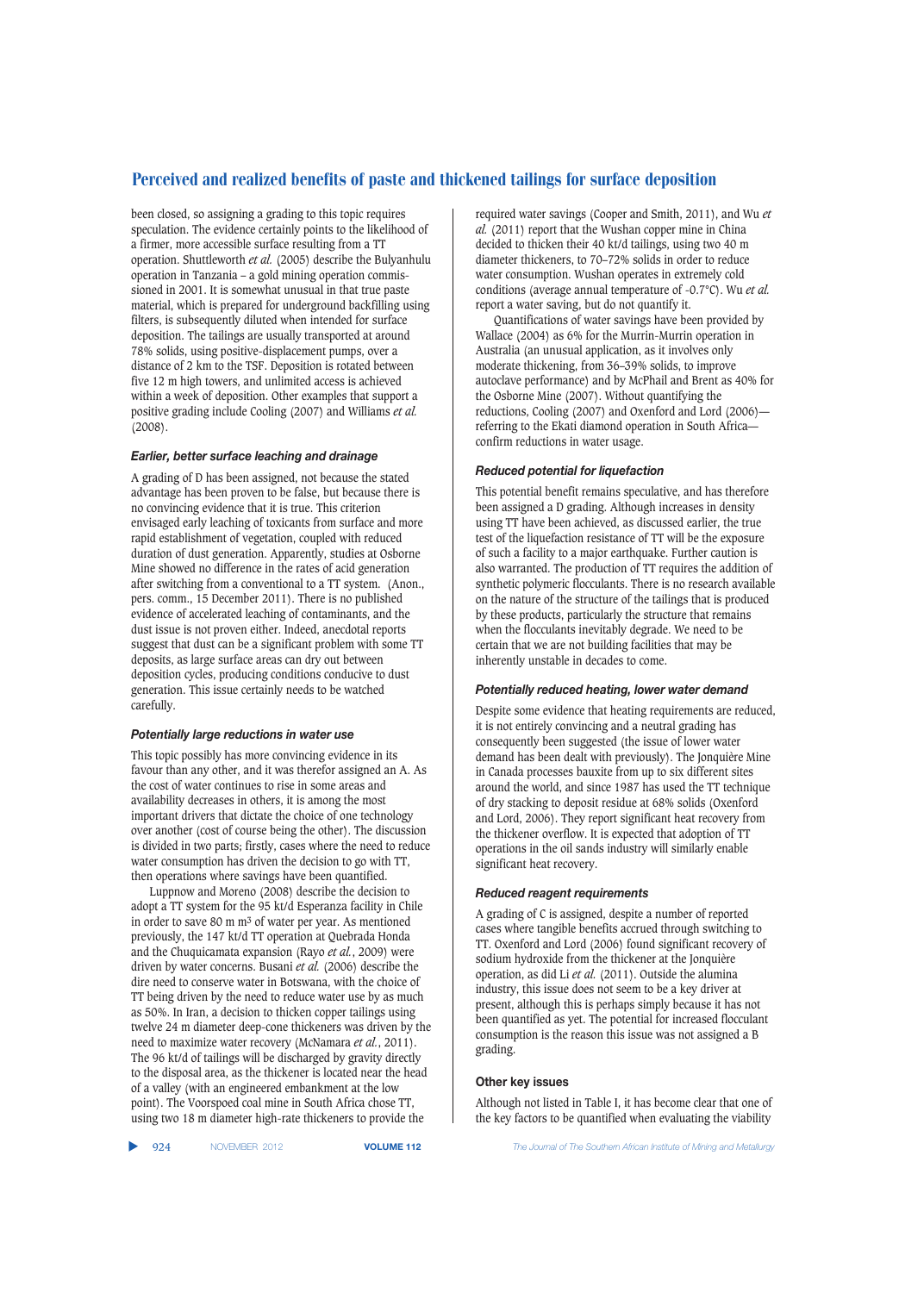of a TT scheme, be it a greenfield site or a retrofit operation, is the beach angle that will develop. Unlike conventional schemes, where the beach slope angle does not dictate the footprint of the deposit (although it does govern the storage capacity and water management requirements), a TT deposit footprint can be highly dependent on the beach slope, unless a constructed confining embankment is planned. Despite claims that beach slopes of as much as 10% are achievable, experience to date indicates this is not so. It is also difficult to achieve a consistent beach slope. Williams and Seddon (2004) describe how highly erratic thickener behaviour resulted in a beach with slopes of only 0.3–0.4% initially, but after refinements to the operating procedures, a value of 1% at the head, to 0.5% at the toe, was achieved. Williams *et al.* (2006) describe the Miduk copper TSF, which was commissioned in 2005 to treat 15 kt/d. The decision to choose a highly thickened tailings was based on the predicted beach slope of 4%; however, the actual slope was reported as being about 2.4%, with differences attributed to a lower than expected solids content and more fines in the feed. This is a key issue that could potentially delay the uptake of TT technology. Current approaches to predicting likely beach slopes are empirical and, at best, subjective. It is suggested that utilization of techniques such as computational fluid dynamics or smoothed particle hydrodynamics are likely to be more fruitful.

Another aspect that was discussed in the original version of the 'Paste Guide' (Jewell *et al.*, 2002) but is not listed in Table I was the potential for TT to reduce the generation of acid drainage; the argument being that the non-segregating nature of TT results in tailings with a greater water retention capacity, which does not de-saturate as readily as conventional, segregating tailings. This argument was presented as justification for a proposed paste tailings facility at the Neves-Corvo copper/tin mine in Portugal. Despite convincing results obtained from field trials using small test facilities, discussed by Newman *et al.* (2004) and Verburg (2010), it appears that the owners considered it too high a risk and opted for a conventional facility using sub-aqueous disposal (Real and Franco, 2006).

As a final note, the ability to 'scale-up' appropriate deposition experience from one site to another, larger operation is not proven for TT operations to date, whereas it is fairly routine for conventional tailings operations.

## **Conclusions**

The gradings in Table I for various potential advantages of a high-density tailings operation indicate that on the whole, the technology provides many benefits and is likely to be superior to a conventional tailings deposition approach in many situations. However, this is not necessarily the case. Firstly, the references that were used in compiling this paper were drawn largely from the annual seminar series that discusses 'Paste and Thickened Tailings', as these seminars provide information and case studies that are current. It is possible that presenters at these seminars (particularly vendors) are more likely to present successful case histories than failures, thus perhaps providing a biased view. Further, there is probably limited published information on projects where a TT operation was rejected in favour of a conventional operation.

Although it was not included in the original table of perceived advantages, another aspect that is sometimes touted in favour of TT technology is reduced closure costs. The rationale for this is not entirely clear, particularly given the larger footprint that can result from a deposition strategy such as CTD. Documented evidence of reduced closure costs is a crucial requirement, particularly as the issue of sustainable mine closure becomes increasingly crucial to ensuring ongoing public acceptance of mining activities.

Finally, although TT technology has certainly proved favourable in many circumstances, and holds the potential to further reduce water wastage in the mining industry, as well as providing more stable and enduring structures than is currently the case, we need to guard against hubris, and not necessarily believe all the promotional material produced in favour of P&TT. There are also new technologies on the horizon, such as in-line thickening and high-volume filtration, either of which could, in time, supplant current TT technology. What is clear is that the recent acceptance of TT as a viable alternative to conventional tailings deposition has increased awareness of this critical aspect of mining (tailings management), and that can only be a good thing.

#### **References**

BUSANI, B., COPELAND, A.M., COOKE, R., and KEEVY, M. 2006. A holistic approach to optimise process water retention and residue disposal for Orapa mines. Proceedings of the Ninth International Seminar on Paste and Thickened Tailings (Paste06), Limerick, Ireland, 3–7 April 2006. Jewell, R.J., Lawson, S. and Newman, P. (eds). *Australian Centre for Geomechanics*, Perth, . pp. 147–156.

COOKE, R. 2011. Paterson & Cooke, South Africa. *Personal communication*.

- COOPER, R.A. and SMITH, M.E. 2011. Case study operation of three paste disposal facilities. Proceedings of the 14th International Seminar on Paste and Thickened Tailings, (Paste2011), Perth, Australia, 5-7 April 2011. Jewell, R.J. and Fourie, A.B. (eds.). *Australian Centre for Geomechanics*, Perth. pp. 261–271.
- COOLING, D. 2002. Alcoa World Alumina, Australia. Jewell, R.J., Fourie, A.B., and Lord, E.R. (eds.). *Australian Centre for Geomechanics*, Perth. pp. 146–149.
- COOLING, D.J. 2007. Improving the sustainability of residue management practices – Alcoa World Alumina Australia. Proceedings of the Tenth International Seminar on Paste and Thickened Tailings (Paste07), Perth, Australia, 13–15 March 2007. Fourie, A.B. and Jewell, R.J. (eds.). *Australian Centre for Geomechanics,* Perth. pp. 3–16.
- JEWELL, R.J., FOURIE, A.B., and LORD, E.R. (eds.). 2002. Paste and Thickened Tailings - A Guide. *Australian Centre for Geomechanics*, Perth. p. 171.
- Jewell, R.J. 2004. Thickened tailings in Australia drivers. Proceedings of the International Seminar on Paste and Thickened Tailings (Paste 2004), Cape Town, South Africa, 31 March – 2 April 2004. *Australian Centre for Geomechanics*, Perth. p. 15.
- JEWELL, R.J. and FOURIE, A.B. (eds.). 2006. Paste and Thickened Tailings A Guide. 2nd edn. *Australian Centre for Geomechanics*, Perth. 242 pp.
- KAM, S. 2011. Thickened tailings disposal at Musselwhite Mine. Proceedings of the 14th International Seminar on Paste and Thickened Tailings (Paste2011), Perth, Australia, 5-7 April 2011. Jewell, R.J. and Fourie, A.B. (eds.). *Australian Centre for Geomechanics,* Perth. pp. 225–236.

**The Journal of The Southern African Institute of Mining and Metallurgy <b>VOLUME 112 VOLUME 112** NOVEMBER 2012 925